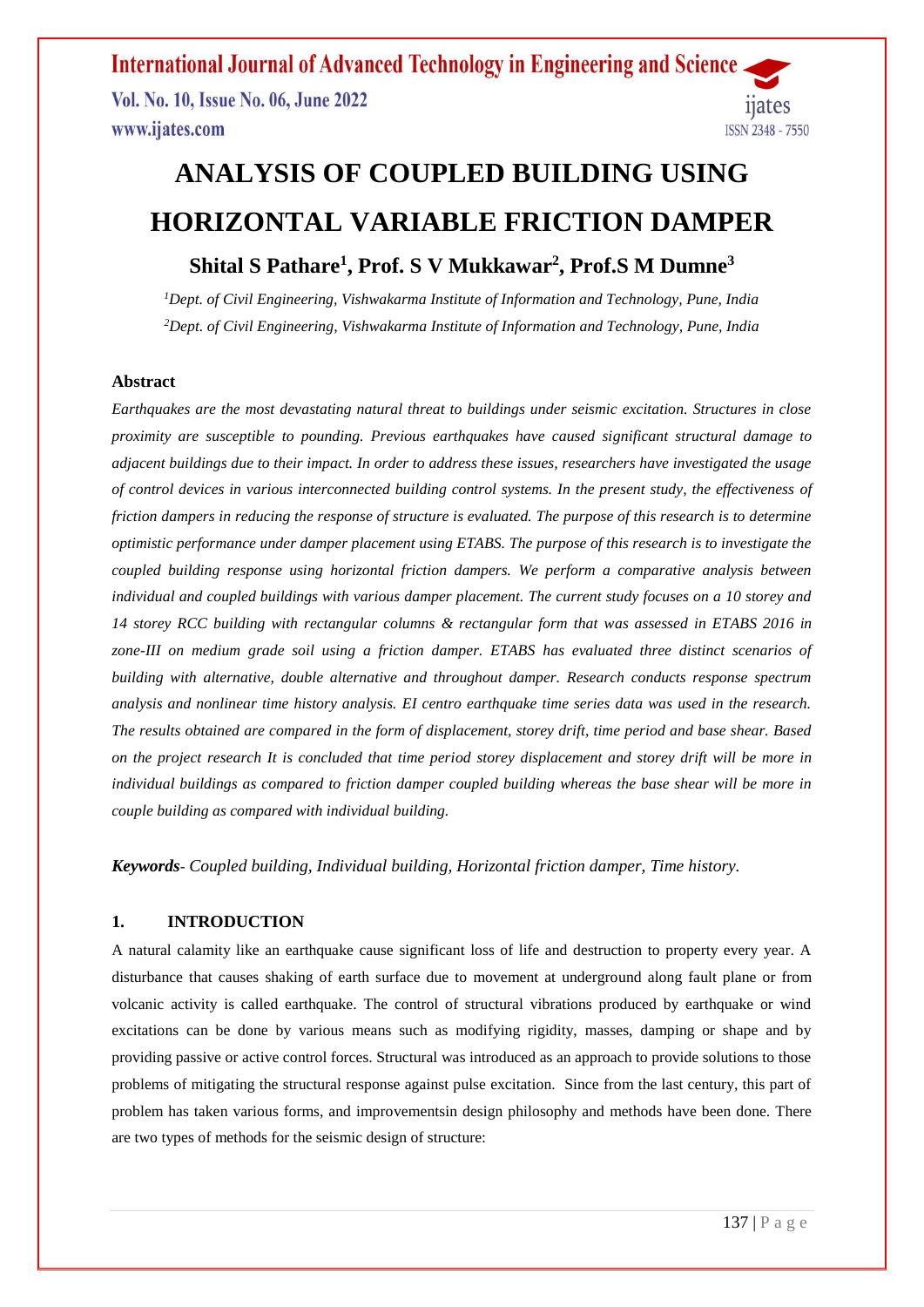### **International Journal of Advanced Technology in Engineering and Science** Vol. No. 10, Issue No. 06, June 2022 www.ijates.com **ISSN 2348 - 7550**

1. Conventional method: This is the traditional method to resist the lateral force by increasing the design capacity and stiffness Ex. Shear wall, Braced Frames or moment resisting frames

2. Non-Conventional Method: Based on reduction of seismic demand instead of increasing capacity EX: Control System (Base Isolation, Dampers)

. The purpose to provide control system is to take care of the seismic forces and its effects on the structure can be reduced up to certain degree so that the remaining vibrational energy can be resisted by the structure itself. The reduction of structural response caused by dynamic effects has become a subject of intensive research and it has been noted that the larger the energy dissipation capacity then there will be smaller amplitude of vibration and vice versa.

#### **Friction Damper**

Friction dampers are devices that use dry friction to dissipate energy of a system in order to limit its vibratory response. They work by keeping in contact two surfaces that move relative to each other in order to generate friction. That basic concept has been around for a very long time. An example is the use of leaf springs in horsedrawn carriages in the eighteenth century. Contemporary research dating back to 1930 proposes a mathematical formulation for such a damper. When compared to other means to attenuate vibration, friction dampers stand out by their noteworthy advantages. To name a few, they work in harsh environments and in the absence of electric or hydraulic power; they adapt to a wide excitation bandwidth without tuning; and they can act simultaneously along multiple directions. Consequently, they are used in a variety of applications. Their most common use is in buildings, as a means to prevent damage caused by earthquakes.

Friction damping can be referred to as frictional damping or Coulomb damping. When the damping comes from the material itself or from a system about which no clear information of the inner dynamics is known, the terms hysteretic damping, complex stiffness, and structural damping may refer to the same phenomenon of dissipation by friction.

The relative motion at the point of contact of a friction damper can be linear or relative, and the contacting surfaces can have curved or planar topologies. Combination with other damping technologies such as eddy currents, viscous dampers, and tuned mass dampers is also common. In such cases, the damper is often said to be semi-active

Jian yang Xu et al. (2020) presented a novel friction damper for enhancing Mortise-Tenon joint cyclic response at many levels of seismic motion. To evaluate the suggested damper, quasi-static cycle tests are undertaken on five reinforced joints and one contrast joint constructed by Pinups Silvestre's in exact conformity with ISO-16670. Reinforced joints show less Tenon pullout, bigger bearing capacity and initial stiffness, reduced strength and stiffness deterioration, and better energy dissipation capacity. Increasing friction pad coefficients and clamping force improves Mortise-Tenon earthquake performance. To get the best reinforcing effect, use friction pads with a coefficient of 0.4 and bolts with a pre-tension strain of 0.03. Reinforced joints are deformable. A rigorous finite element modelling technique is followed by validation experiments to better understand the mechanical behaviour of the reinforced connections presented here. Yonge Wang et al. Traditional structures, even with conventional SCED bracing, may experience severe deformations and high mode effects after a big earthquake, resulting to understory drift in higher stories. To meet the criteria of resilience, bigger post-yield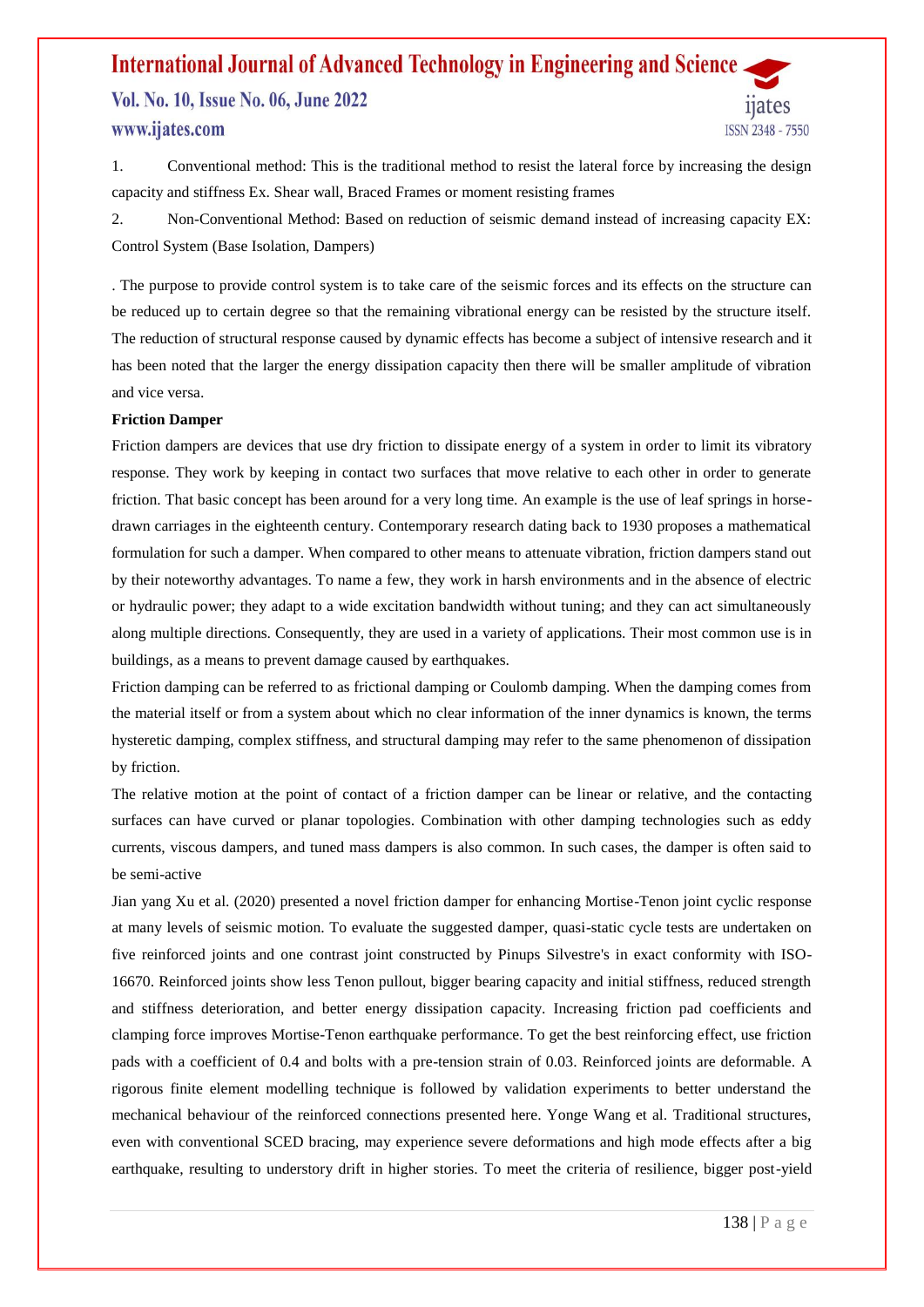Vol. No. 10, Issue No. 06, June 2022 www.ijates.com

11ates ISSN 2348 - 7550

stiffness, and higher energy dissipation, a new brace with pretension basalt fiber-reinforced polymer (BFRP) tendons and variable friction dampers (VFDs) was created. Theoretical analysis of VFD variable stiffness and sliding force. Then, quasi-static studies were performed on two VFD and two SC-VFD braces. SC-VFD brace has similar energy dissipation capabilities as VFD brace but reduced residual displacement and equal viscous damping ratio. More disc springs in series reduce axial forces and post-yielding stiffness, reducing energy dissipation. C.L. Ng et al. This work investigates semi-active coupling management of a building complex utilising variable friction dampers to mitigate seismic reactions. First, a building complex with variable friction dampers is modelled under seismic excitation. Variable friction dampers may function successfully with linear quadratic Gaussian control algorithms as a global-feedback controller. Local-feedback controllers include viscous and Reid friction controllers, modulated homogeneous friction controllers, and non-sticking friction controllers. A 20-story main building and 3-story podium structure are utilised as a numerical example to show semi-active coupling control and compare local-feedback and global-feedback controllers. The narrative drifts and acceleration responses of each controller for the building complex with single or multiple friction dampers are evaluated under different ground movements. Numerical findings reveal that semi-active coupling management reduces both structures' seismic responses. As there isn't much research on this area, we're studying horizontal friction dampers.

### **3. METHODOLOGY**

Aim of the study is to Determine optimistic performance under damper location using ETABS software. For that we have taken a multi-story G+8 and G+12 story RCC structure were included for the investigation. In plane, the structure is symmetrical. The building has a bay width of 5m in X and 8m in Y and a story height of 3m. The height of the ground level is 3 meters. Response spectrum analysis and the time history approach are used in the ETABS programmer for analysis. A G+8 and G+12story multi-story building in Zone III on medium grade soil is evaluated, and the displacement and acceleration of the structure with and without walls owing to various load combinations are determined. IS1893:2002 response spectrum approach is used for seismic analysis.

The objective of the study is to Investigate the coupled building response using horizontal of damper. From that we will conduct a Comparative study of between individual and coupled building.

The following factors are taken into account while modelling the G+8 and G+12story structures, as stated in the table below

| 1. | Number of story          | $G+8$ and $G+12$ story   |
|----|--------------------------|--------------------------|
| 2. | Floor height             | 3m                       |
| 3. | Size                     | 25X 32 m                 |
| 4. | <b>Slabs</b>             | $200 \text{ mm}$         |
| 5. | Grid spacing X direction | 5m in each direction     |
| 6. | Grid spacing Y direction | 8m in each direction     |
| 7. | Size of column           | $600$ mm $\times 600$ mm |
| 8. | Size of beam             | $450$ mm $\times$ 750mm  |
|    |                          |                          |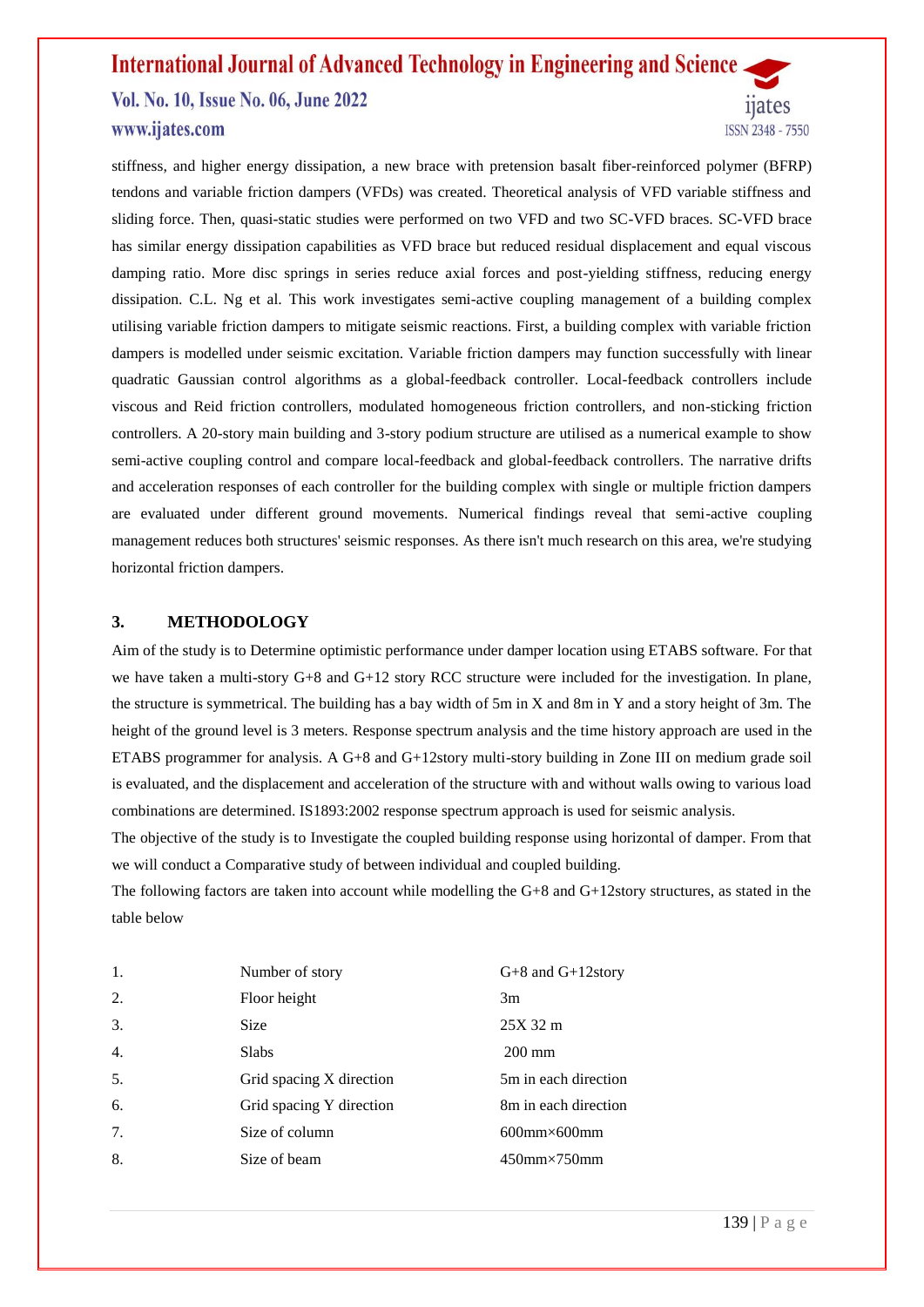Vol. No. 10, Issue No. 06, June 2022 www.ijates.com

| 9.  | Types of soil       |     | Medium soil                         |
|-----|---------------------|-----|-------------------------------------|
| 10. | Damper type         |     | Horizontal variable friction damper |
| 11. | Seismic zone        |     | Ш                                   |
| 12. | Zone factor         |     | 0.16                                |
| 13. | Response of spectra |     |                                     |
|     | As per IS1893(Part  |     |                                     |
|     | 1):2016             | for |                                     |
|     | 5% damping          |     |                                     |
| 14. | Time History data   |     | El-Centro                           |

### **2.1 Flowchart**



**Figure no 2.1- Flowchart**





**Figure no 2.2- Plan view of the building Figure no 2.3-Model 1- Coupled building with damper**

ijates

ISSN 2348 - 7550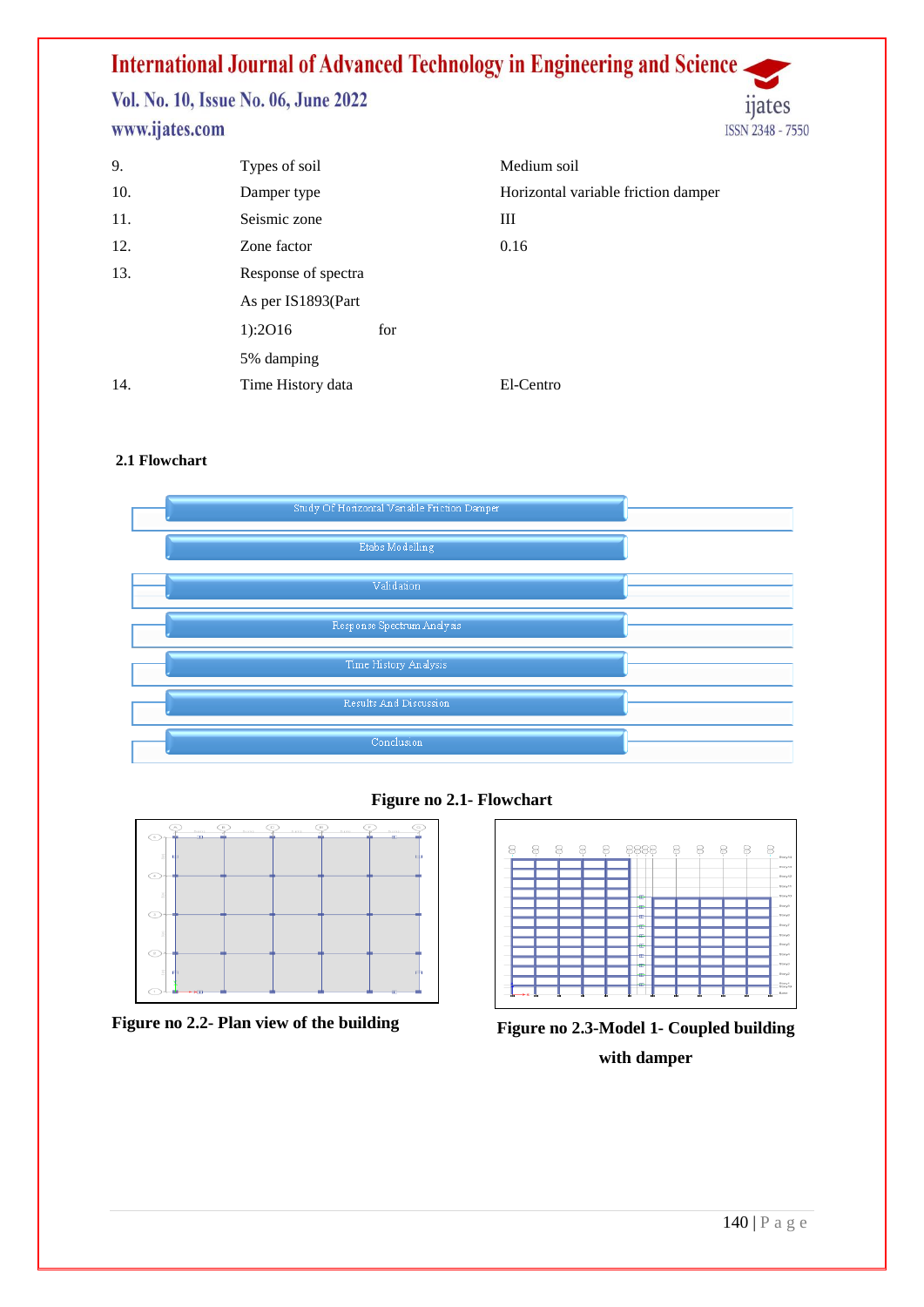Vol. No. 10, Issue No. 06, June 2022 www.ijates.com



**no 2.4-Model 2- Coupled building with alternate damper**



*n*ates

ISSN 2348 - 7550

**Figure no 2.5-Model 3- Coupled building with double alternate damper**

### **3.RESULTS AND DISCUSSION**

### **Comparison Result of Coupled Building with 10 Storey Building**

### **Table no 4.1- Displacement in X Direction**

| Displacement In X Direction In mm |                         |                         |                                |                               |         |  |
|-----------------------------------|-------------------------|-------------------------|--------------------------------|-------------------------------|---------|--|
| Storey                            | <b>Adjacent Coupled</b> | <b>Alternate Damper</b> | Double<br>Alternate<br>Dampers | Individual<br><b>Building</b> | Storey  |  |
| Story14                           | 87.038                  | 89.358                  | 89.37                          |                               |         |  |
| Story13                           | 84.487                  | 86.724                  | 86.738                         |                               |         |  |
| Story12                           | 80.707                  | 82.837                  | 82.852                         |                               |         |  |
| Story11                           | 75.796                  | 77.762                  | 77.777                         |                               |         |  |
| Story10                           | 70.276                  | 71.712                  | 71.728                         | 71.719                        | Story10 |  |
| Story9                            | 65.239                  | 65.241                  | 65.272                         | 69.94                         | Story9  |  |
| Story8                            | 59.912                  | 59.454                  | 59.554                         | 67.085                        | Story8  |  |
| Story7                            | 53.903                  | 53.322                  | 53.471                         | 63.161                        | Story7  |  |
| Story6                            | 47.189                  | 46.628                  | 46.721                         | 58.26                         | Story6  |  |
| Story5                            | 39.837                  | 39.348                  | 39.371                         | 52.476                        | Story5  |  |
| Story4                            | 31.93                   | 31.532                  | 31.525                         | 45.905                        | Story4  |  |
| Story3                            | 23.569                  | 23.275                  | 23.255                         | 38.637                        | Story3  |  |
| Story2                            | 14.893                  | 14.705                  | 14.691                         | 30.717                        | Story2  |  |
| Story1                            | 6.233                   | 6.154                   | 6.15                           | 21.187                        | Story1  |  |
| Base                              | $\Omega$                | $\Omega$                | $\Omega$                       | $\theta$                      | Base    |  |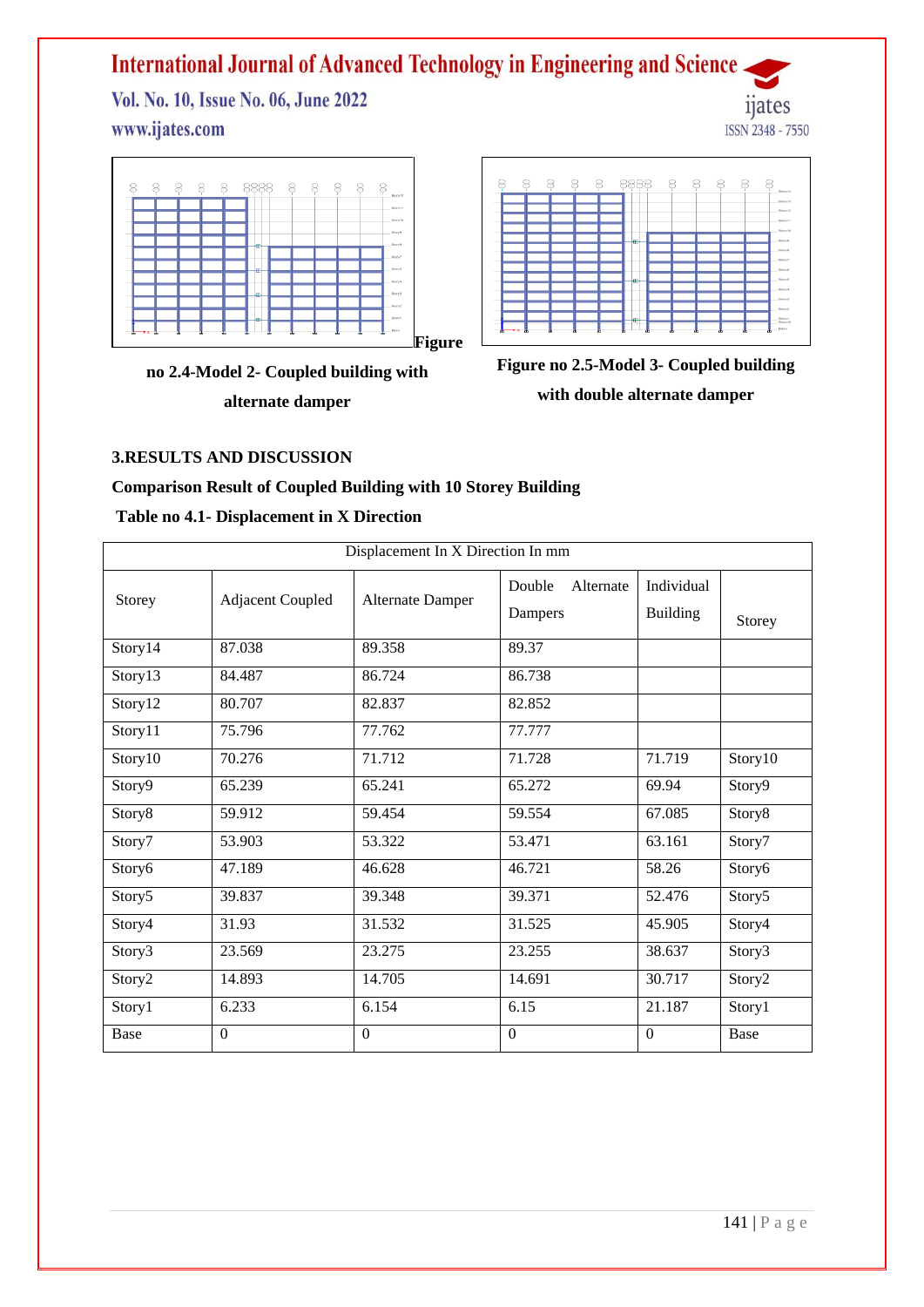Vol. No. 10, Issue No. 06, June 2022 www.ijates.com



### **Graph no 4.1- Displacement in X Direction**

Above graph shows deformation in EQX direction for adjacent coupled, alternate damper, Double alternate dampers, individual building. as we can see that individual building has the higher deformation than the other. individual building has higher deformation than adjacent coupled by 19.75 %.

#### **Table no 4.3- Story drift in X Direction**

### **Graph no 4.2- Displacement in Y Direction**

*n*ates

ISSN 2348 - 7550

Above graph shows deformation in EQY direction for adjacent coupled, alternate damper, Double alternate dampers and individual building. As we can see that individual building has the higher deformation than the other. individual building has higher deformation than adjacent coupled building by 9.65 %

| STORY DRIFT IN X DIRECTION |                     |                  |                                |            |         |  |
|----------------------------|---------------------|------------------|--------------------------------|------------|---------|--|
|                            | Adjacent<br>Coupled | Alternate Damper | Double<br>Alternate<br>Dampers | Individual |         |  |
| Story14                    | 0.969               | 0.984            | 0.983                          |            |         |  |
| Story13                    | 1.492               | 1.506            | 1.505                          |            |         |  |
| Story12                    | 1.977               | 1.985            | 1.983                          |            |         |  |
| Story11                    | 2.489               | 2.396            | 2.396                          |            |         |  |
| Story10                    | 1.91                | 2.861            | 2.869                          | 0.638      | Story10 |  |
| Story9                     | 1.928               | 2.13             | 2.1                            | 1.031      | Story9  |  |
| Story8                     | 2.115               | 2.171            | 2.151                          | 1.401      | Story8  |  |
| Story7                     | 2.325               | 2.323            | 2.344                          | 1.725      | Story7  |  |
| Story6                     | 2.512               | 2.49             | 2.519                          | 2.006      | Story6  |  |
| Story5                     | 2.671               | 2.644            | 2.653                          | 2.248      | Story5  |  |
| Story4                     | 2.804               | 2.773            | 2.773                          | 2.459      | Story4  |  |
| Story3                     | 2.897               | 2.865            | 2.862                          | 2.665      | Story3  |  |

142 | P a g e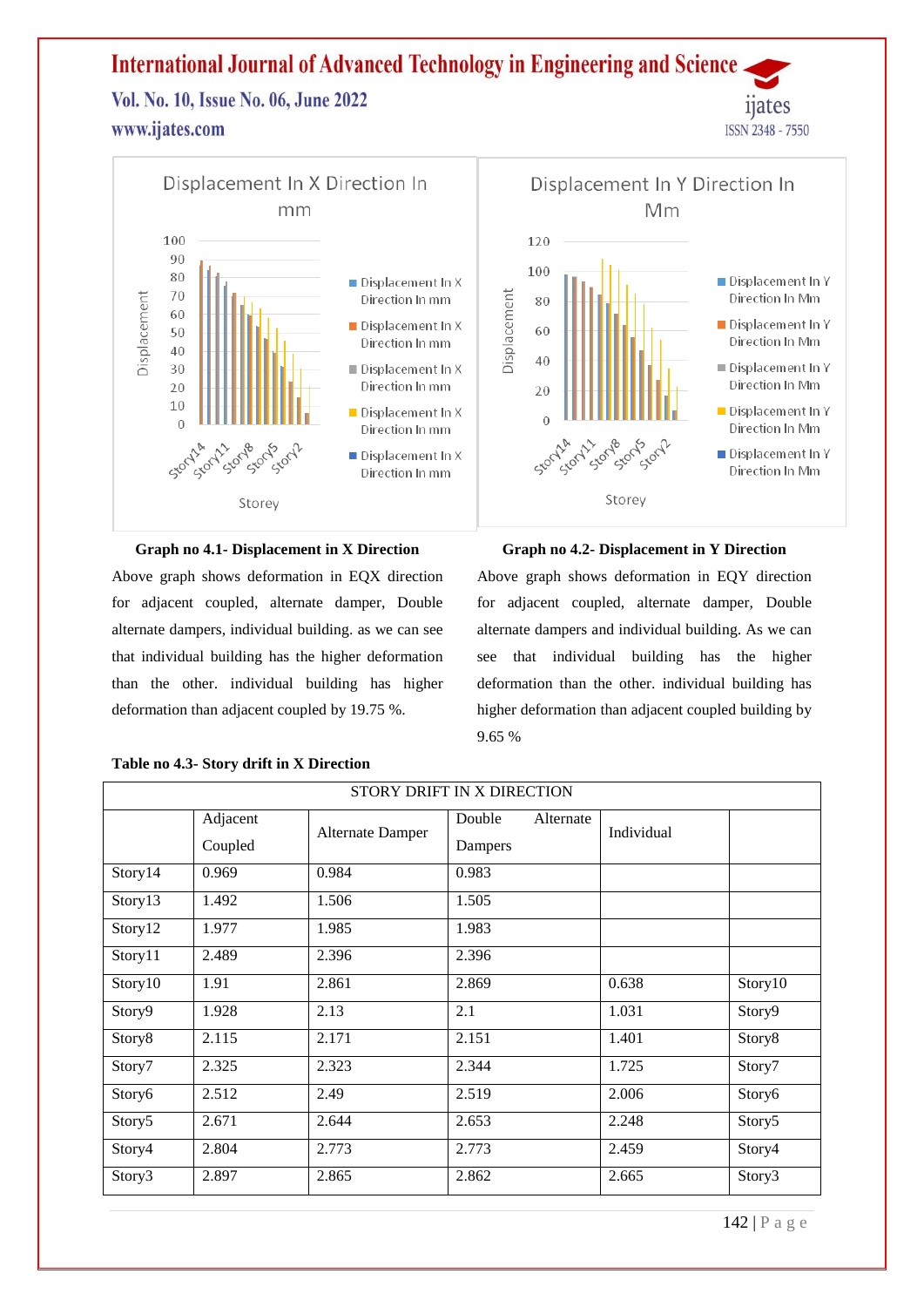Vol. No. 10, Issue No. 06, June 2022

### www.ijates.com

| Story <sub>2</sub> | 2.888 | 2.856 | 2.86 | $\overline{10}$<br>3.10 | Story <sub>2</sub> |
|--------------------|-------|-------|------|-------------------------|--------------------|
| Story1             | 2.094 | 2.069 | 2.07 | 3.5445                  | Story1             |



### **Graph no 4.3- Story drift in X Direction**

Above graph shows Story drift in EQX direction for adjacent coupled, alternate damper, Double alternate dampers, individual building. as we can see that individual building has the higher Story drift than the other. individual building has higher story drift than adjacent Damper by 70.60 %

### **Graph no 4.4- Story drift in Y Direction**

Above graph shows Story drift in EQY direction for adjacent coupled, alternate damper, Double alternate dampers, individual building. as we can see that individual building has the higher Story drift than the other. individual building has higher story drift than Adjacent Coupled by 69.48 %

| Base Shear In X Direction In KN |                     |                  |                   |           |                            |         |  |
|---------------------------------|---------------------|------------------|-------------------|-----------|----------------------------|---------|--|
| Storey                          | Adjacent<br>Coupled | Alternate Damper | Double<br>Dampers | Alternate | <b>Individual Building</b> | Storey  |  |
| Story14                         | 2868.38             | 2817.83          | 2814.62           |           |                            |         |  |
| Story13                         | 5608.45             | 5550.2           | 5545.09           |           |                            |         |  |
| Story12                         | 7900.75             | 7899.37          | 7894.45           |           |                            |         |  |
| Story11                         | 9700.88             | 9805.64          | 9802.69           |           |                            |         |  |
| Story10                         | 12390.1             | 12304.4          | 12302.1           |           | 2087.85                    | Story10 |  |
| Story9                          | 15112.1             | 14962.2          | 14960.4           |           | 4122.19                    | Story9  |  |
| Story8                          | 17688.5             | 17516.8          | 17514.8           |           | 5929.69                    | Story8  |  |
| Story7                          | 20011.6             | 19813.3          | 19810.9           |           | 7522.8                     | Story7  |  |

### **Table no 4.5- Base Shear in X Direction**

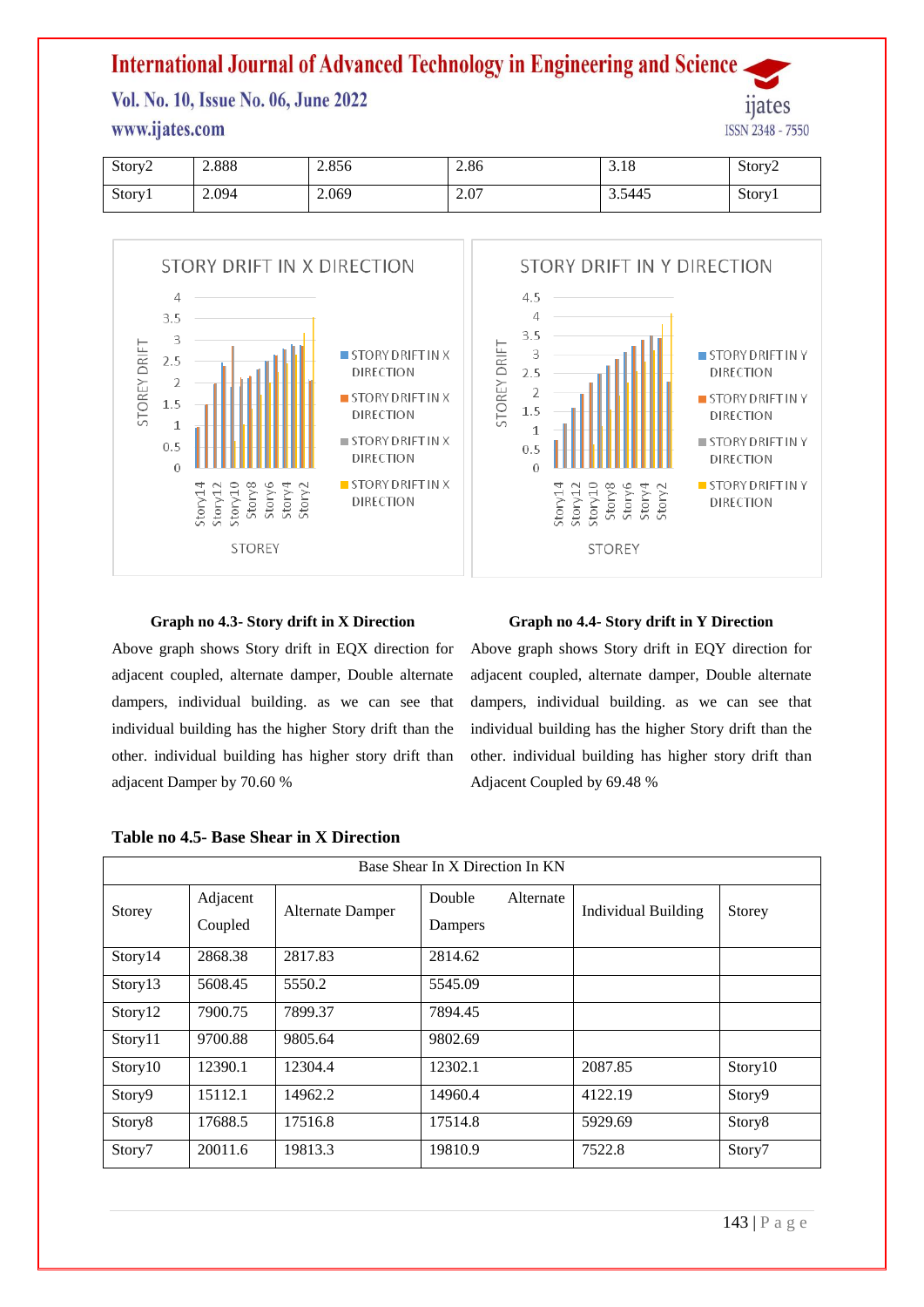Vol. No. 10, Issue No. 06, June 2022 www.ijates.com



| Story6             | 22063   | 21824.5 | 21821.8 | 8927.02 | Story6             |
|--------------------|---------|---------|---------|---------|--------------------|
| Story <sub>5</sub> | 23893.9 | 23612.6 | 23610   | 10172.7 | Story <sub>5</sub> |
| Story4             | 25542.6 | 25227.8 | 25225.1 | 11288.1 | Story4             |
| Story3             | 26952.7 | 26618   | 26614.9 | 12281.9 | Story3             |
| Story <sub>2</sub> | 27970   | 27626   | 27622.5 | 13144   | Story <sub>2</sub> |





Above graph shows Base Shear in EQX direction for adjacent coupled, alternate damper, double alternate dampers, individual building. as we can see that individual building has the less Base Shear than the other. individual building has less base shear than Adjacent Coupled by 1.76 %



### **Graph no 4.6- Base Shear in Y Direction**

Above graph shows Base Shear in EQY direction for adjacent coupled, alternate damper, double alternate dampers, individual building. as we can see that individual building has the less Base Shear than the other. Coupled building has less base shear than individual building by 0.48 %.

| Time Period   |                            |                     |                  |                                |  |  |
|---------------|----------------------------|---------------------|------------------|--------------------------------|--|--|
| Mode Shape    | <b>Individual Building</b> | Adjacent<br>Coupled | Alternate Damper | Double<br>Alternate<br>Dampers |  |  |
|               | 1.5184                     | 1.407               | 1.407            | 1.407                          |  |  |
| $\mathcal{D}$ | 1.3624                     | 1.099               | 1.106            | 1.106                          |  |  |
| 3             | 1.2428                     | 0.994               | 0.995            | 0.995                          |  |  |

### **Table no 4.7- Time Period**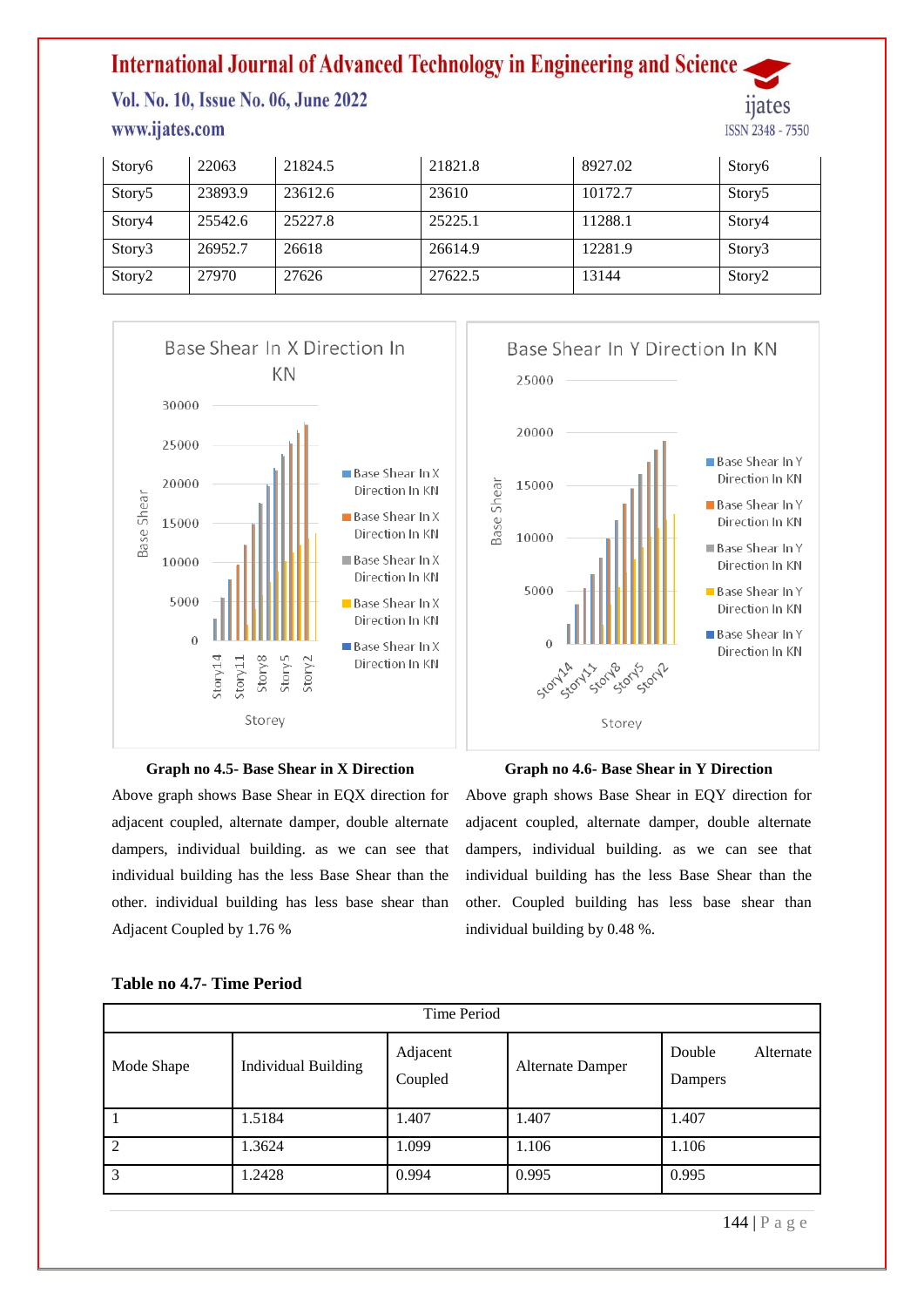Vol. No. 10, Issue No. 06, June 2022 www.ijates.com



| $\sqrt{ }$ | 1.01888 | 0.989 | 0.994 | 0.994 |
|------------|---------|-------|-------|-------|
| ◡          | 0.47155 | 0.463 | 0.463 | 0.463 |
| - 6        | 0.46974 | 0.417 | 0.441 | 0.442 |



### **Graph no 4.7 - Time Period**

Above graph shows time period in direction for adjacent coupled, alternate damper, double alternate dampers, individual building. as we can see that individual building has the higher time period than the other. individual building has higher time period than Adjacent Coupled by 7.03 %

### **Comparison Result of Coupled Building with 14 Storey Building**

Table no 4.8- Displacement in X Direction

| Displacement In X Direction In mm |                            |                         |                  |                     |  |
|-----------------------------------|----------------------------|-------------------------|------------------|---------------------|--|
| Storey                            | <b>Individual Building</b> |                         |                  | Double<br>Alternate |  |
|                                   |                            | <b>Adjacent Coupled</b> | Alternate Damper | Dampers             |  |
| Story14                           | 99.733                     | 87.038                  | 89.358           | 89.37               |  |
| Story13                           | 97.762                     | 84.487                  | 86.724           | 86.738              |  |
| Story12                           | 94.967                     | 80.707                  | 82.837           | 82.852              |  |
| Story11                           | 91.341                     | 75.796                  | 77.762           | 77.777              |  |
| Story10                           | 86.956                     | 70.276                  | 71.712           | 71.728              |  |
| Story9                            | 81.884                     | 65.239                  | 65.241           | 65.272              |  |
| Story8                            | 76.191                     | 59.912                  | 59.454           | 59.554              |  |
| Story7                            | 69.932                     | 53.903                  | 53.322           | 53.471              |  |
| Story6                            | 63.158                     | 47.189                  | 46.628           | 46.721              |  |
| Story5                            | 55.909                     | 39.837                  | 39.348           | 39.371              |  |
| Story4                            | 48.225                     | 31.93                   | 31.532           | 31.525              |  |
| Story3                            | 40.142                     | 23.569                  | 23.275           | 23.255              |  |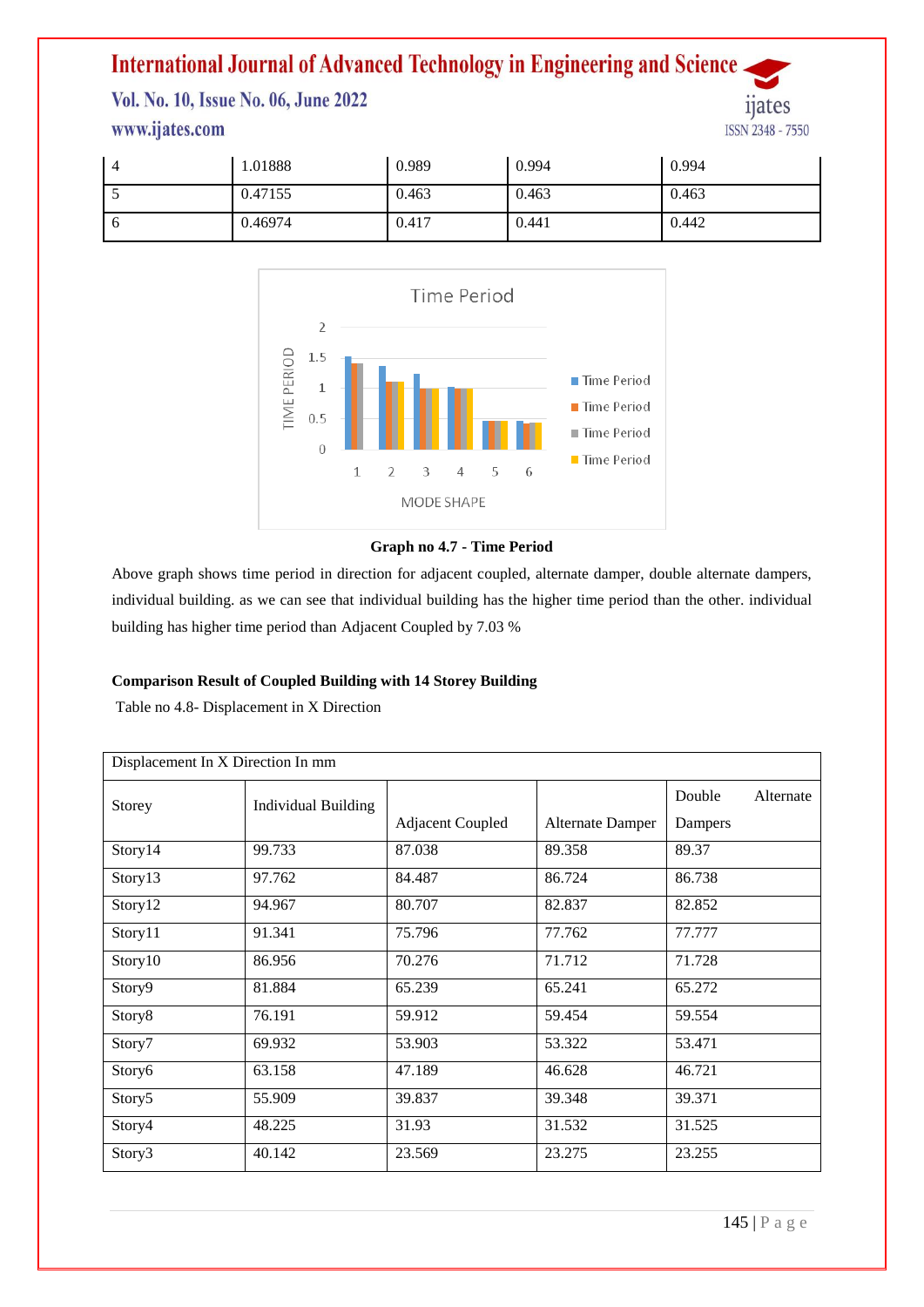Vol. No. 10, Issue No. 06, June 2022

### www.ijates.com

| Story2 | 31.653 | 14.893 | 14.705 | 14.691 |
|--------|--------|--------|--------|--------|
| Story1 | 21.724 | 6.233  | 6.154  | 6.15   |
| Base   | -V     |        | υ      |        |





Graph no 4.8- Displacement in X Direction Above graph shows deformation in EQX direction for adjacent coupled, alternate damper, double alternate dampers, individual building. as we can see that individual building has the higher deformation than the other. individual building has higher deformation than adjacent coupled by 10.39 %

Graph no 4.9- Displacement in Y Direction Above graph shows deformation in EQY direction for adjacent coupled, alternate damper, double alternate dampers and individual building. As we can see that individual building has the higher deformation than the other. individual building has higher deformation than adjacent coupled building by 9.65 %

| STORY DRIFT IN X DIRECTION |                     |                                   |                                   |                                |  |  |
|----------------------------|---------------------|-----------------------------------|-----------------------------------|--------------------------------|--|--|
|                            | INDIVIDUAL BUILDING | <b>ADJACENT</b><br><b>COUPLED</b> | <b>ALTERNATE</b><br><b>DAMPER</b> | Double<br>alternate<br>dampers |  |  |
| Story14                    | 0.729               | 0.969                             | 0.984                             | 0.983                          |  |  |
| Story13                    | 1.068               | 1.492                             | 1.506                             | 1.505                          |  |  |
| Story12                    | 1.388               | 1.977                             | 1.985                             | 1.983                          |  |  |
| Story11                    | 1.664               | 2.489                             | 2.396                             | 2.396                          |  |  |
| Story10                    | 1.898               | 1.91                              | 2.861                             | 2.869                          |  |  |
| Story9                     | 2.094               | 1.928                             | 2.13                              | 2.1                            |  |  |
| Story8                     | 2.258               | 2.115                             | 2.171                             | 2.151                          |  |  |
| Story7                     | 2.399               | 2.325                             | 2.323                             | 2.344                          |  |  |
| Story6                     | 2.522               | 2.512                             | 2.49                              | 2.519                          |  |  |

### **Table no 4.10- Story drift in X Direction**

*n*ates

ISSN 2348 - 7550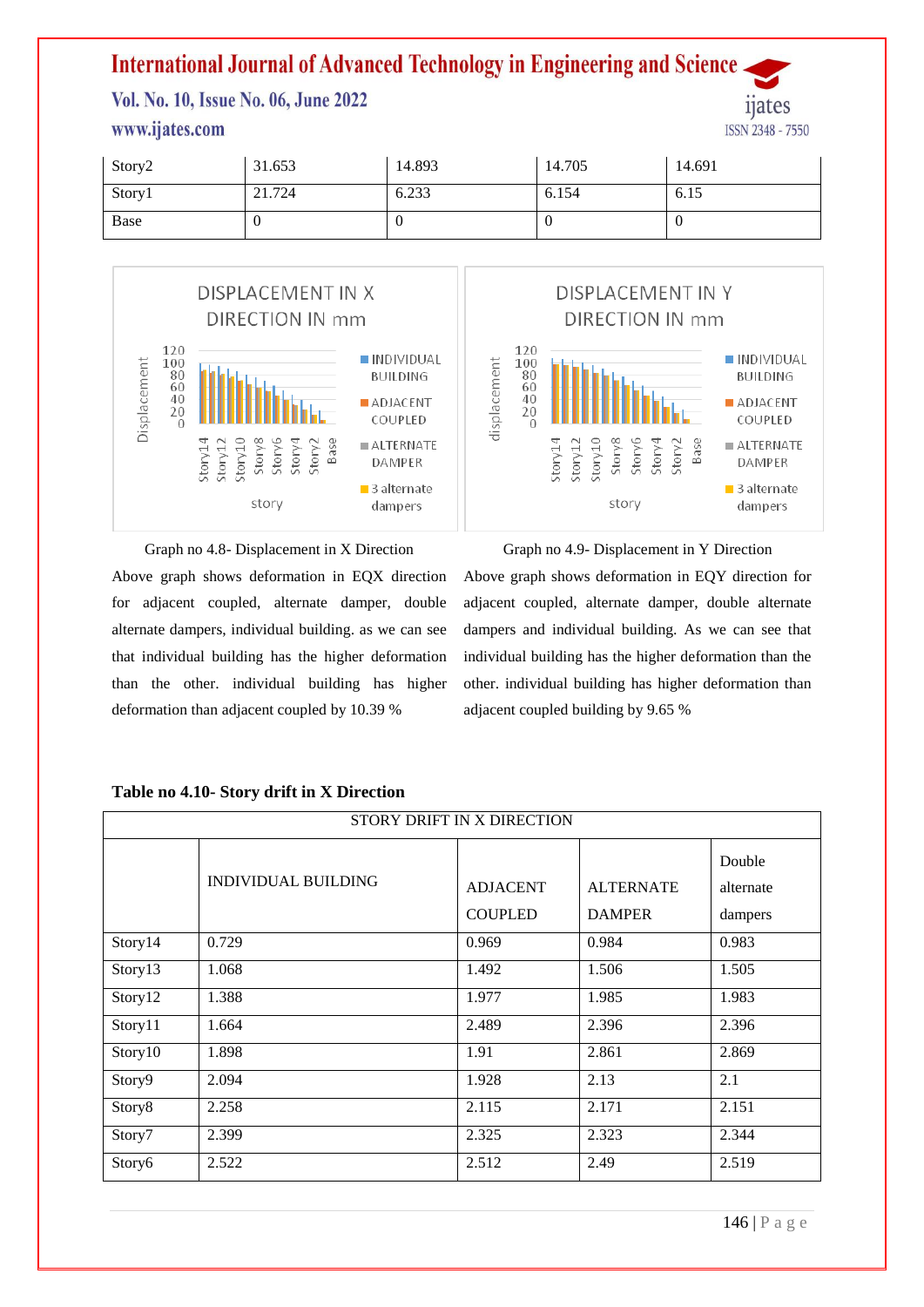Vol. No. 10, Issue No. 06, June 2022 www.ijates.com

11ates ISSN 2348 - 7550

| Story5 | 2.633  | 2.671 | 2.644 | 2.653 |
|--------|--------|-------|-------|-------|
| Story4 | 2.736  | 2.804 | 2.773 | 2.773 |
| Story3 | 2.856  | 2.897 | 2.865 | 2.862 |
| Story2 | 3.313  | 2.888 | 2.856 | 2.86  |
| Story1 | 3.9974 | 2.094 | 2.069 | 2.07  |



#### **Graph no 4.10- Story drift in X Direction**

Above graph shows Story drift in EQX direction for adjacent coupled, alternate damper, double alternate dampers, individual building. as we can see that individual building has the higher Story drift than the other. individual building has higher storey drift than Alternate Damper by 71.21 %

### **Graph no 4.11- Story drift in Y Direction**

Above graph shows Story drift in EQY direction for adjacent coupled, alternate damper, double alternate dampers, individual building. as we can see that individual building has the higher Story drift than the other. individual building has higher storey drift than Adjacent Coupled by 70.42 %

| Base Shear In X Direction In KN |                            |                         |                         |                          |  |
|---------------------------------|----------------------------|-------------------------|-------------------------|--------------------------|--|
| Storey                          | <b>Individual Building</b> | <b>Adjacent Coupled</b> | <b>Alternate Damper</b> | Double Alternate Dampers |  |
| Story14                         | 1823.182                   | 2868.384                | 2817.834                | 2814.617                 |  |
| Story13                         | 3597.46                    | 5608.449                | 5550.195                | 5545.094                 |  |
| Story12                         | 5154.702                   | 7900.745                | 7899.368                | 7894.452                 |  |
| Story11                         | 6489.302                   | 9700.879                | 9805.637                | 9802.685                 |  |

#### **Table no 4.12- Base Shear in X Direction**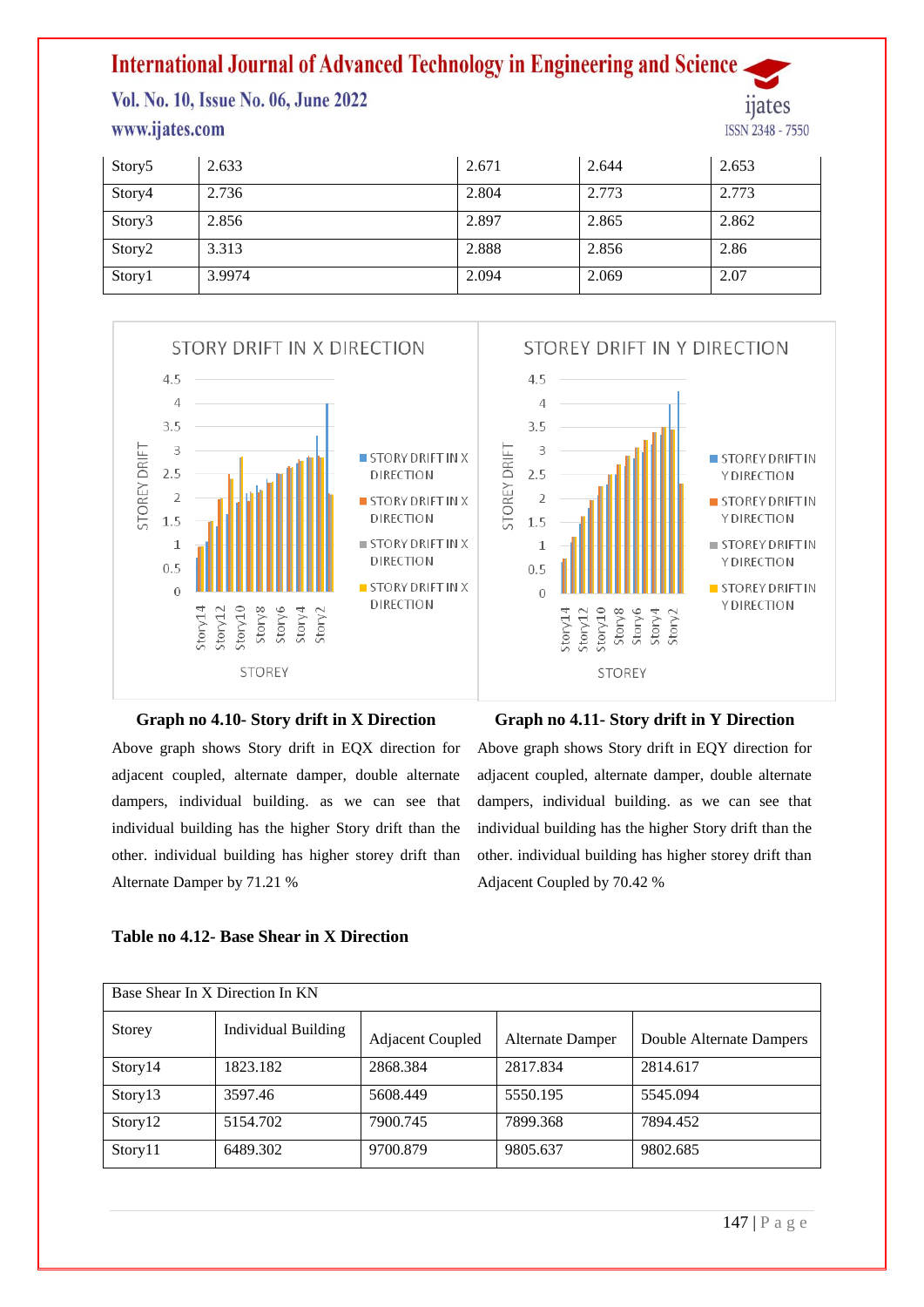Vol. No. 10, Issue No. 06, June 2022 www.ijates.com

Story10 | 7629.816 | 12390.07 | 12304.36 | 12302.13 Story9 | 8611.064 | 15112.08 | 14962.16 | 14960.38 Story8 9467.883 17688.51 17516.8 17514.81 Story7 10239.81 20011.57 19813.29 19810.86 Story6 | 10964.47 | 22062.95 | 21824.51 | 21821.84 Story5 11664.27 23893.91 23612.63 23609.95 Story4 12345.3 25542.63 25227.84 25225.12 Story3 13003.11 26952.74 26617.95 26614.93 Story2 | 13613.69 | 27969.95 | 27625.96 | 27622.49



#### **Graph no4.12- Base Shear in X Direction**

Above graph shows Base Shear in EQX direction for adjacent coupled, alternate damper, double alternate dampers, individual building. as we can see that individual building has the lessBase Shear than the other. individual building has less base shear than Adjacent Coupled by 36.43 %



*n*ates

ISSN 2348 - 7550

#### **Graph no 4.13- Base Shear in Y Direction**

Above graph shows Base Shear in EQX direction for adjacent coupled, alternate damper, double alternate dampers, individual building. as we can see that individual building has the lessBase Shear than the other. individual building has less base shear than Adjacent Coupled by 12.30 %.

Table no 4.14- Time Period

| Time Period |                            |                         |           |                     |  |
|-------------|----------------------------|-------------------------|-----------|---------------------|--|
| Mode Shape  | <b>Individual Building</b> |                         | Alternate | Double<br>Alternate |  |
|             |                            | <b>Adjacent Coupled</b> | Damper    | Dampers             |  |
|             | 1.581                      | 1.407                   | 1.407     | 1.407               |  |
| 2           | 1.426                      | 1.099                   | 1.106     | 1.106               |  |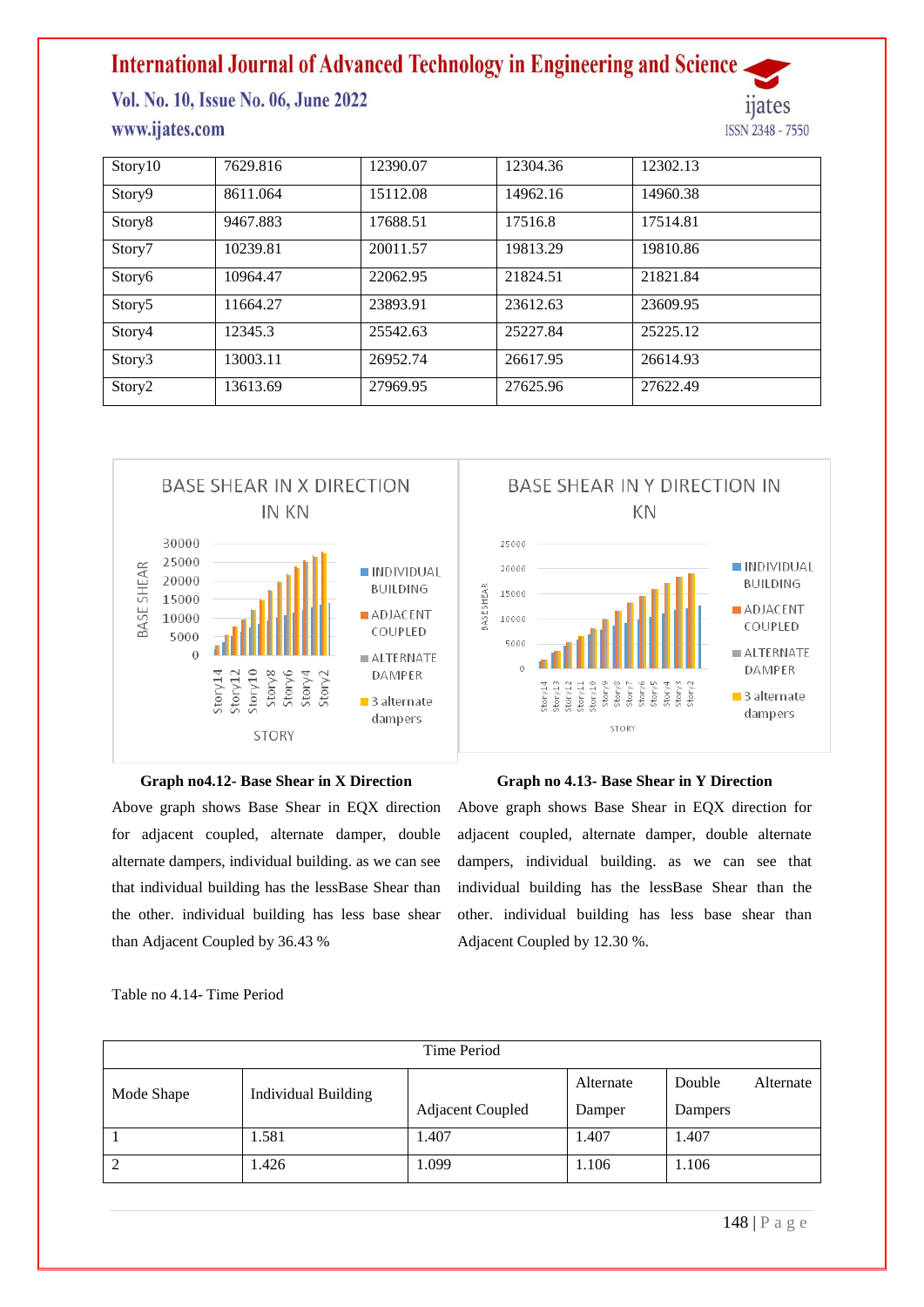Vol. No. 10, Issue No. 06, June 2022 www.ijates.com

**ISSN 2348 - 7550** 

|          | 1.286  | 0.994 | 0.995 | 0.995 |
|----------|--------|-------|-------|-------|
|          | 1.0878 | 0.989 | 0.994 | 0.994 |
|          | 0.47   | 0.463 | 0.463 | 0.463 |
| $\sigma$ | 0.4642 | 0.417 | 0.441 | 0.442 |



Graph no 4.14 - Time Period

Above graph shows time period in direction for adjacent coupled, alternate damper, double alternate dampers, individual building. as we can see that individual building has the higher time period than the other. individual building has higher time period than Adjacent Coupled by 11.00 %

### **4. CONCLUSION**

In the present study G+8, G+12 coupled with horizontal friction damper at 3 different locations such as dampers at throughout storey,damper at alternate storey and damper at double alternate storey. Based on this storey following conclusions can be drawn

- The fundamental natural period of the structure (coupled building) decreases due to presence of friction damper in the buildingfrom above mentioned table comparing with G+8 and G+12 building there is considerable decrease. There is no considerable difference among 3 model so we can go for dampers atdouble alternate storey.
- Base shear increases with the increase of mass and stiffness of friction dampers in buildings and it decreases for the buildings without friction damper. There is no considerable difference of base shear among 3 models.
- Compared to the building connected with friction dampers the lateral displacement decreases for 3 model. Among 3 different model there is no considerable difference.
- The storey lateral displacement of model 1 get reduced about 19.75% in EQX direction and 9.65% in EQY direction compared with G+8 individual building.For G+12 get reduced about 10.39% and 9% in EQX and EQY direction.
- The storey drift decreases as flexibility decreases in building due to dampers connected in building.